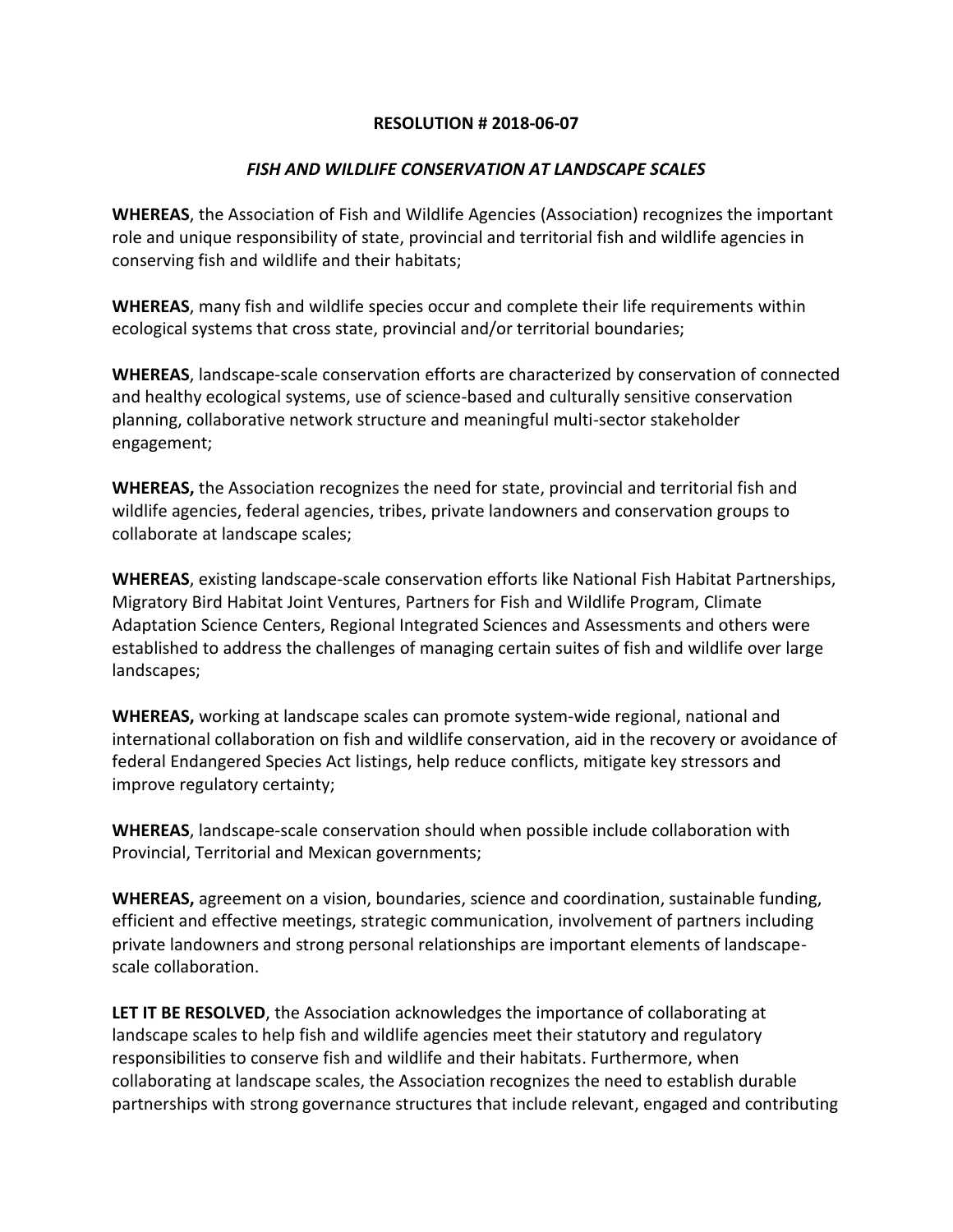governmental members, private conservation organizations, private landowners, academic institutions and other partners who recognize the role and authority of state fish and wildlife agencies and the US Fish and Wildlife Service (Service) and the special relationship between state fish and wildlife agencies and the Service;

**BE IT FURTHER RESOLVED** that the Association supports using the following guiding principles when developing or participating in landscape scale conservation partnerships intended to conserve fish and wildlife:

- 1. State and federal agencies with management responsibility for fish and wildlife should be considered as peers and integral to development of an initial framework, boundaries and priorities for landscape-scale conservation partnerships.
- 2. Landscape-scale conservation partnerships should consider a governance model that includes a steering committee or board of directors made up of state fish and wildlife agency directors and leaders of federal agencies or their designees that can set policy and when appropriate include private landowners, private conservation organizations, tribes, academic institutions and other diverse stakeholders to optimize conservation outcomes.
- 3. Landscape-scale conservation partnerships should seek to conserve ecological integrity that supports healthy and functioning natural communities and working landscapes that conserve fish and wildlife, particularly species of greatest conservation need.
- 4. Landscape-scale conservation partnerships are complex and require trust, a dedicated coordinator, technical and science development staff and communication expertise. Regular communication from top-to-bottom and bottom-to-top should be a priority.
- 5. Landscape-scale conservation partnerships should agree on a long-term vision and goals and clear, specific, practical and measurable objectives, performance measures and outcomes to guide work and ensure accountability.
- 6. Landscape-scale conservation partnerships should seek to address the population status, key threats and habitat and management needs of all fish and wildlife but special consideration should be given to co-developed and shared priorities between State Fish and Wildlife Agencies and the US Fish and Wildlife Service, including species of greatest conservation need identified in State Wildlife Action Plans, threatened and endangered species and other priority at-risk species and their habitats.
- 7. Landscape-scale conservation partnerships should undertake work in the context of the longer term goal of sustaining healthy, connected, and resilient cross-border ecosystems that provide essential ecosystem and societal values for current and future generations